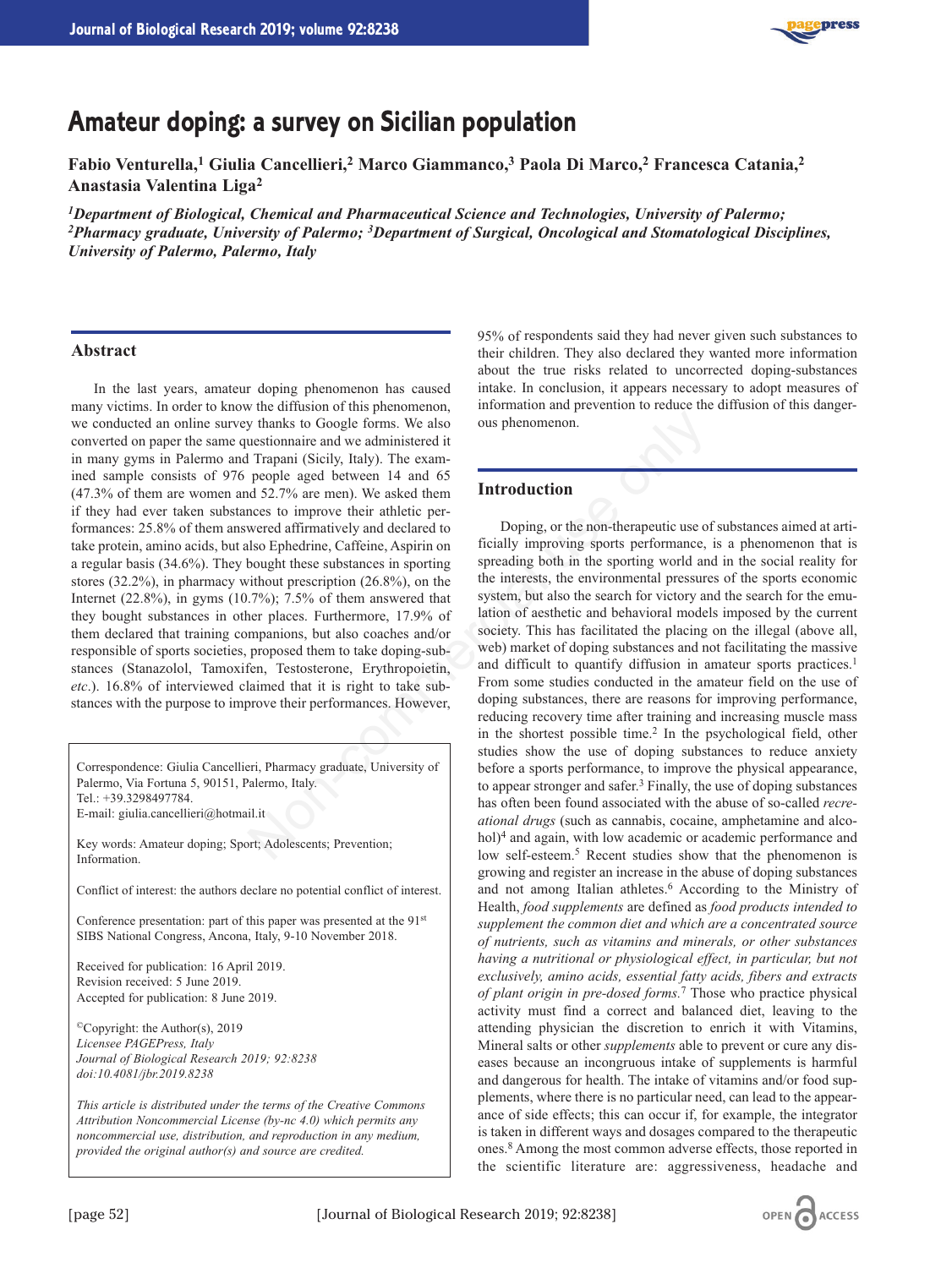

increased systolic pressure. The use of food supplements is constantly growing in all developed countries. Moreover, often these products not banned for doping, are purchased through parallel channels or through clandestine importation from countries in which adequate controls on the purity of active ingredients are not in force, on the presence of substances (not declared on the label) prohibited for doping and/or on the presence of pesticide residues and/or heavy metals in herbal products thus increasing the risk of recruitment.9

#### **Materials and Methods**

In order to obtain data about the epidemiology of the amateur doping and the risks related to the problems, we conducted an online-survey through Google forms, in the period from January to September 2018. We proposed the same questionnaire, composed by 12 articles, also on paper and we administered it, individually and anonymously, in many gyms in Palermo and Trapani (Sicily, Italy). The sample examined consists of 976 people aged between 14 and 65 (47.3% of them are women and 52.7% are men).

We extrapolated the data through the questionnaires by creat-

ing a worksheet on Microsoft Excel and subsequent descriptive statistical analysis (Microsoft Excel).

This survey is included in the *Prevention and Information about New and Rape Drugs, Addiction and Amateur Doping* project, sponsored by the University of Palermo and the Health Department of the Sicilian Region.

## **Results**

The examined sample consists of 976 people aged between 14 and 65 (Figure 1A): 47.3% of them are women and 52.7% are men (Figure 1B).

Before proceeding with the questions, we evaluated the employment level of the sample: 56% of them are students, 36% workers, 8% unemployed (Figure 2).

We asked them if they practiced or had ever practiced sports and, possibly, what kind of sports activity (Figure 3): 92.8 of them claim to have practiced sports and the major activities are 35% gym, 15% fitness, 8% football and 7% swimming.

We asked them if they ever took on substances to improve their athletic performances: 25.8% of them answered affirmatively and



**Figure 1. Age and sex of the sample.**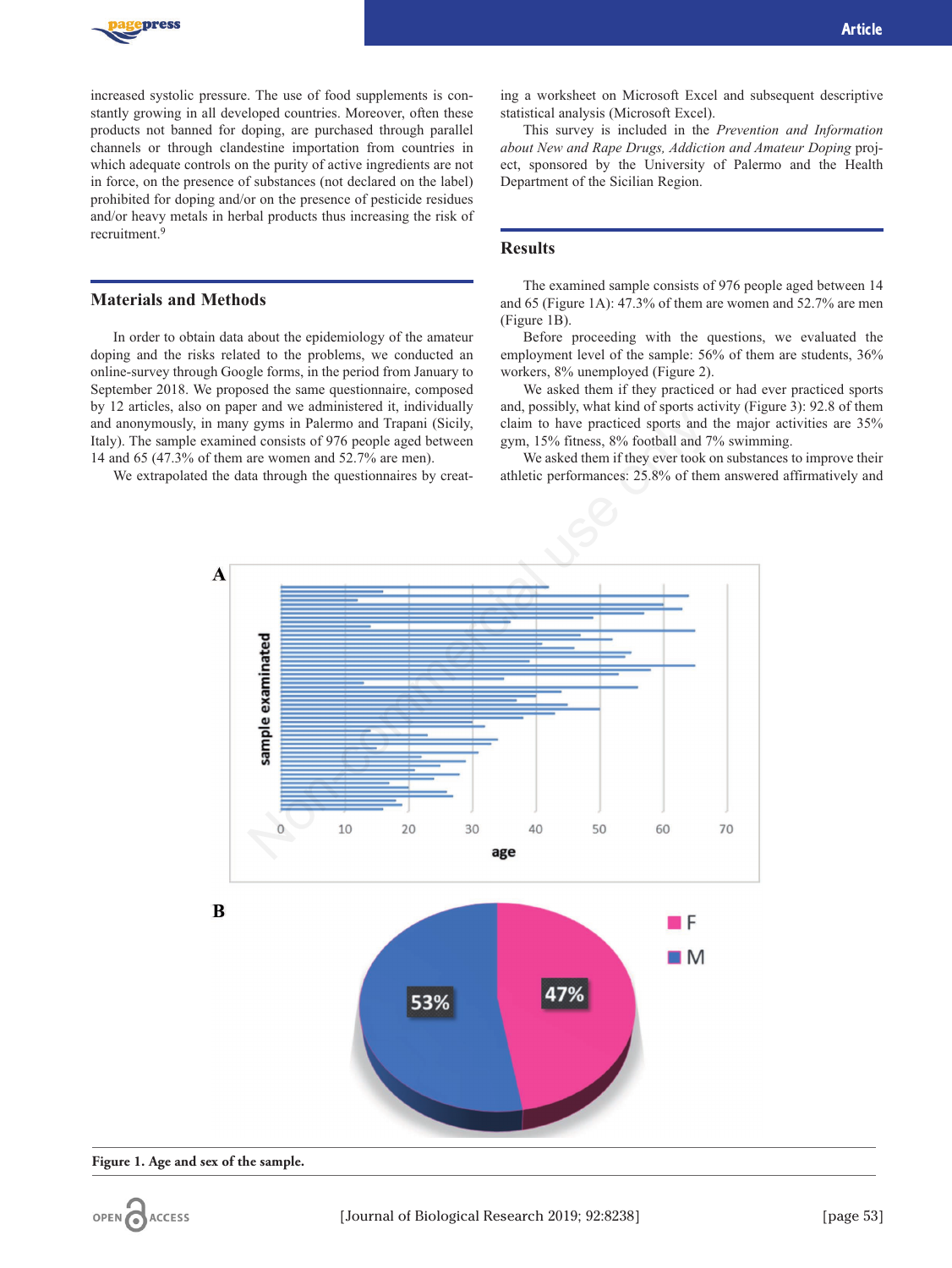

they declared to take on protein, amino acids but also ephedrine, caffeine, aspirin (Figure 4).

Moreover, 34.6% of them declares to have hired those substances on regular basis. It can be seen from Figure 5.

With the purpose to research the main supply channel, we asked the sampled subjects where they had purchased these products. They bought this substances in sporting stores (32.2%), in pharmacy without prescription (26.8%), on internet sites (22.8%), in gyms (10.7%); 7.5% of them answered that they bought substances in other places (Figure 6).



**Figure 2. Employment level of the sample.**



**Figure 3. Percentages of people who practice sport (A) and percentages of their sport activities (B).**

Thanks to underlying graph (Figure 7), it is possible to see which figures have proposed the employment of doping substances to the respondents. Furthermore, 47% of them declared that training companions have proposed to them to take doping-substances (stanazolol, tamoxifen, testosterone, erythropoietin, *etc*.), but also coaches (33%) and/or responsible of sports societies (7%), team doctor (7%), massage therapist (6%).

We asked them if they knew what doping is and 95.9% said*: it was about taking substances in order to improve their sports performance*.

We have also created a strategic question to assess the degree of awareness of doping substances: *Caffeine - Cocaine - Ephedrine - Cannabis - Amino acids - Creatine - Carnitine - Vitamins - EPO - Testosterone - Nandrolone - Growth hormone (GH) - Aspirin - Paracetamol - Codeine - Amphetamine: Do you know if the listed substances can harm your health?*

93.7% answered *yes* but it is alarming that, even if it is a small percentage, 6.3% answered *no*. 48% of them also believe that these substances, if taken for a long time, are not harmful.

20% of respondents also believe that these substances do not need to be taken after checking and prescription.



**Figure 4. Percentages of people who took substances to improve their performances.**